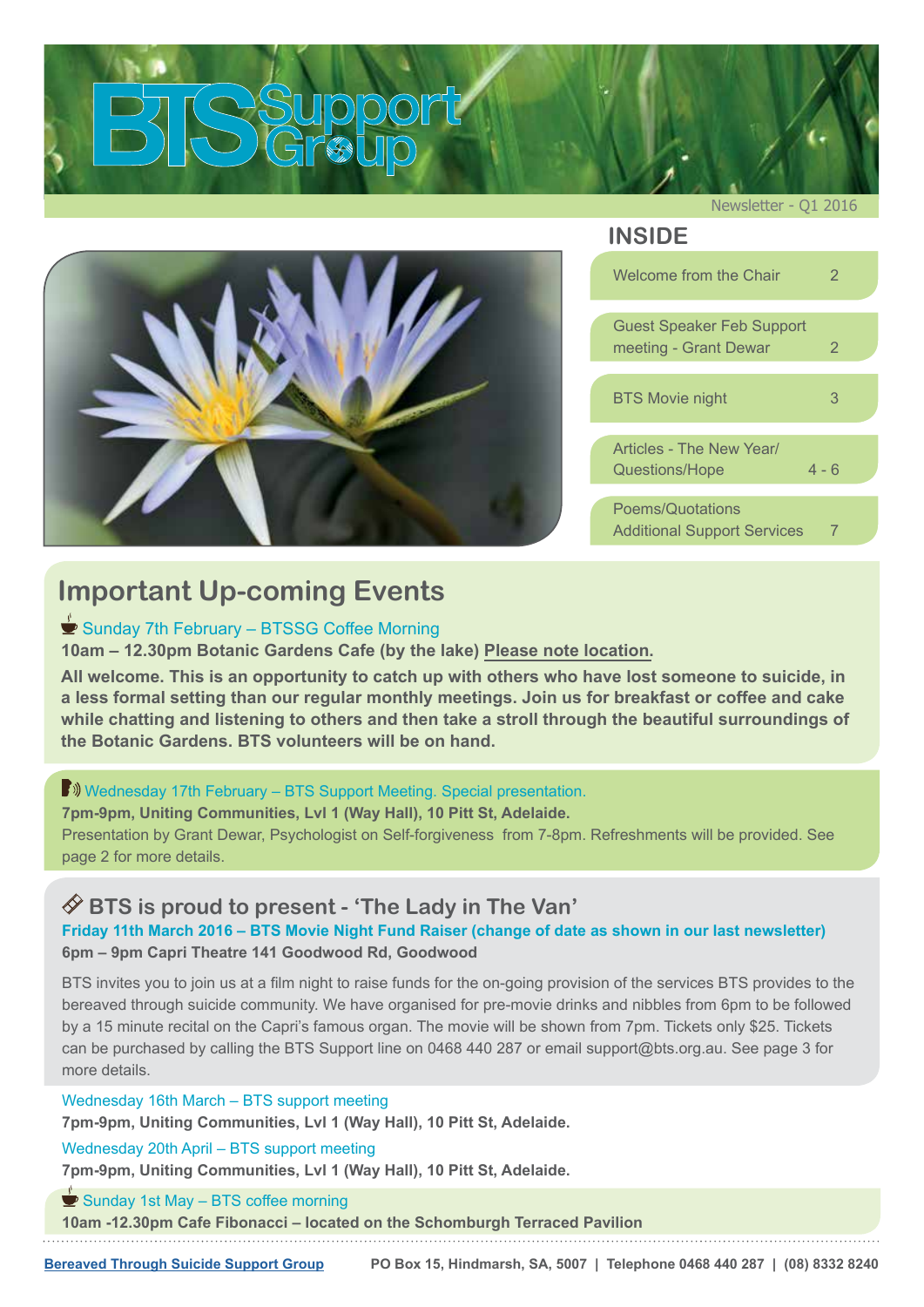### <span id="page-1-0"></span>**A Welcome from the Chair**

Welcome to the first edition of the 2016 newsletter. I hope the last edition of the 2015 newsletter was able to give comfort and ways to cope with the grief and stress bought on by Christmas and New Year.

For those who attended the very moving BTS Christmas Remembrance Service, thank you for making it a most special night. The candle lighting ceremony was probably the most emotive evening I have attended. A special thanks to those who spoke at the Service and to the BTS committee for your organisation.

Our first coffee morning of the year is this Sunday the 7th February. These have become a regular event on the BTS calendar and we look forward to welcoming you to an informal, casual chat over coffee.

This year BTS is looking to have guest speakers at some of our support meetings. The first of these will be at our meeting on Wednesday 17th February. We are privileged to have Grant Dewar, a psychologist specialising in self-forgiveness. Grant experienced the loss of his father and a cousin to suicide.

As with many of us he struggled to find his path in life. Late in life he decided to undertake a course in psychology and found a path to forgiving himself. Grant will give a talk on his journey and offer some ways to begin the path to selfforgiveness. Further details right.

Finally on Friday 11th March we are having a fund-raising film night. We know many of you who attended the last film night thoroughly enjoyed yourself and asked about when the next one would be! Not only do you get to see a wonderful movie, you will also get nibbles, a drink, and a performance of the Capri's famous organ prior to the movie. This is the major fundraiser for BTS. We look forward to welcoming as many of you as possible. Details are on the opposite page. We look forward to seeing you at our events.

Kindest regards,

Tim Porter (on behalf of BTS volunteers and committee)

### **Guest Speaker BTS February Support meeting - Grant Dewar**

Hello. My name is Grant Dewar and I am a Health psychologist. My role is to help people to better identify, predict and engage in behaviours which will promote better psychological and physical health. I became a psychologist at 52 having enrolled in the fulltime degree at age 48.

My life experience includes my own experience of bereavement through suicide involving both my father and cousin; as a workplace safety advisor, supporting those bereaved by suicide and now as a health psychologist responding to those who have attempted self-harm and supporting through psychological therapy those affected by suicide.

This intervention is based on successful work with clients who have been affected by major life setbacks and who have made changes to actively engage with meaningful and purposeful responses to their setbacks and to build a life informed by their values.

The Intervention is based on the principles of selfforgiveness and assists people to:

- Identify the factors leading to being stuck in self- blame leading to anxiety (worry) and depression
- provide flexible responses to life, including more effective means of perspective taking and focussing on present moment experience
- undertake a values based analysis of their life
- provide a basis for compassionate response to shame, guilt, remorse and restoration
- build skills in acceptance and willingness
- undertake relapse prevention through self-compassion and self-respect
- Build trust in themselves now I can trust myself to take valued life action.

I look forward to meeting you on the 17th of February.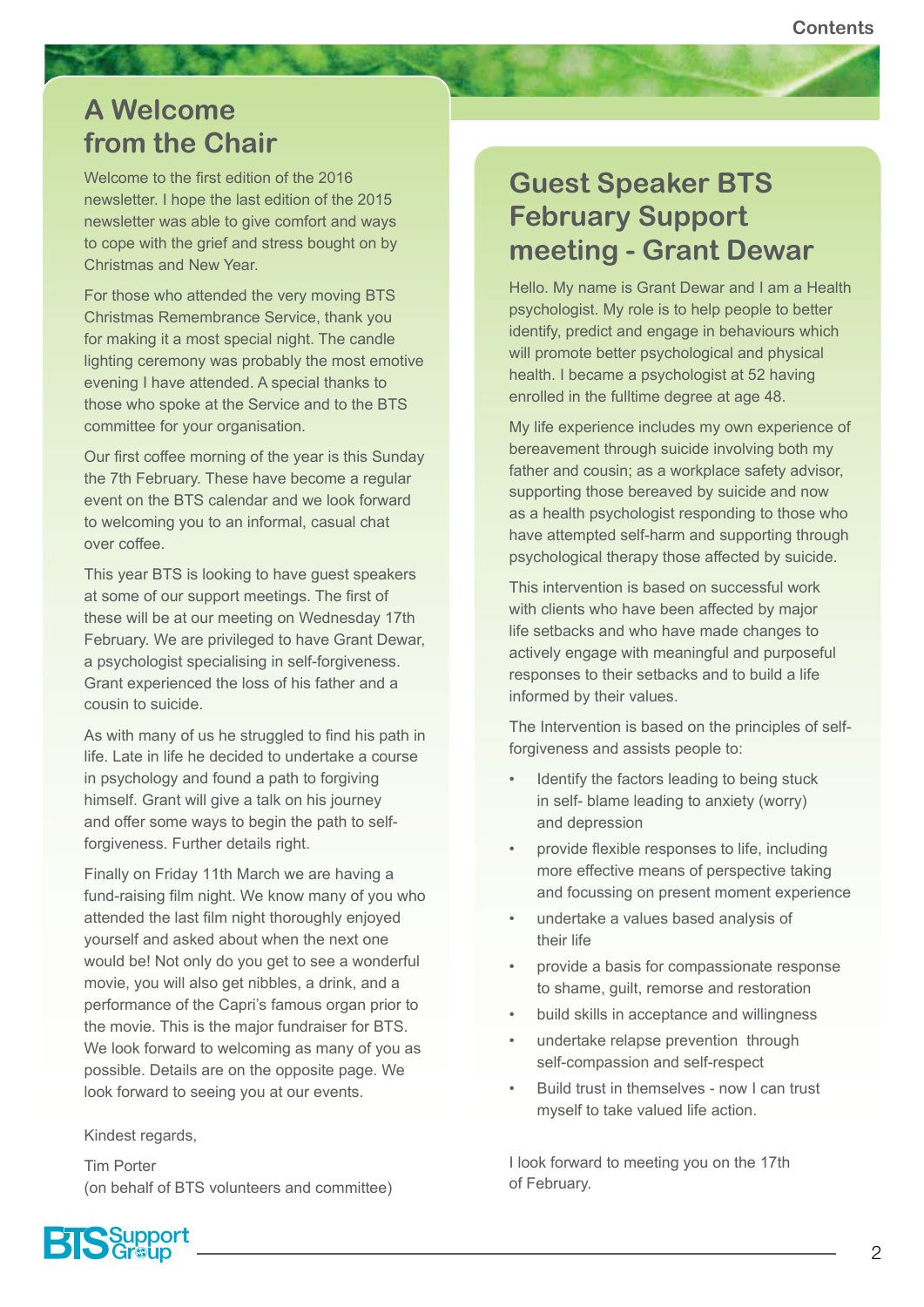## <span id="page-2-0"></span>**BTS Movie Night**

Bereaved Through Suicide Support Group warmly invites you...

to attend the screening of The Lady in the Van (staring Maggie Smith and Alex Jennings)

Capri Theatre 141 Goodwood Road, Goodwood

Friday, 11th March.

Complimentary Drink and Nibbles in the foyer from 6.00 pm. Raffle on the night. Organ 6.45 pm. Movie 7.00 pm.





**For tickets phone - 0468 440 287, (08) 8332 8240 or email - support@bts.org.au** 

Bereaved Through Suicide Support Group is a not for profit organisation that receives no government funding. Comprised entirely of volunteers, Bereaved Through Suicide Support Group exists to provide support and care to people grieving the loss of someone through suicide.

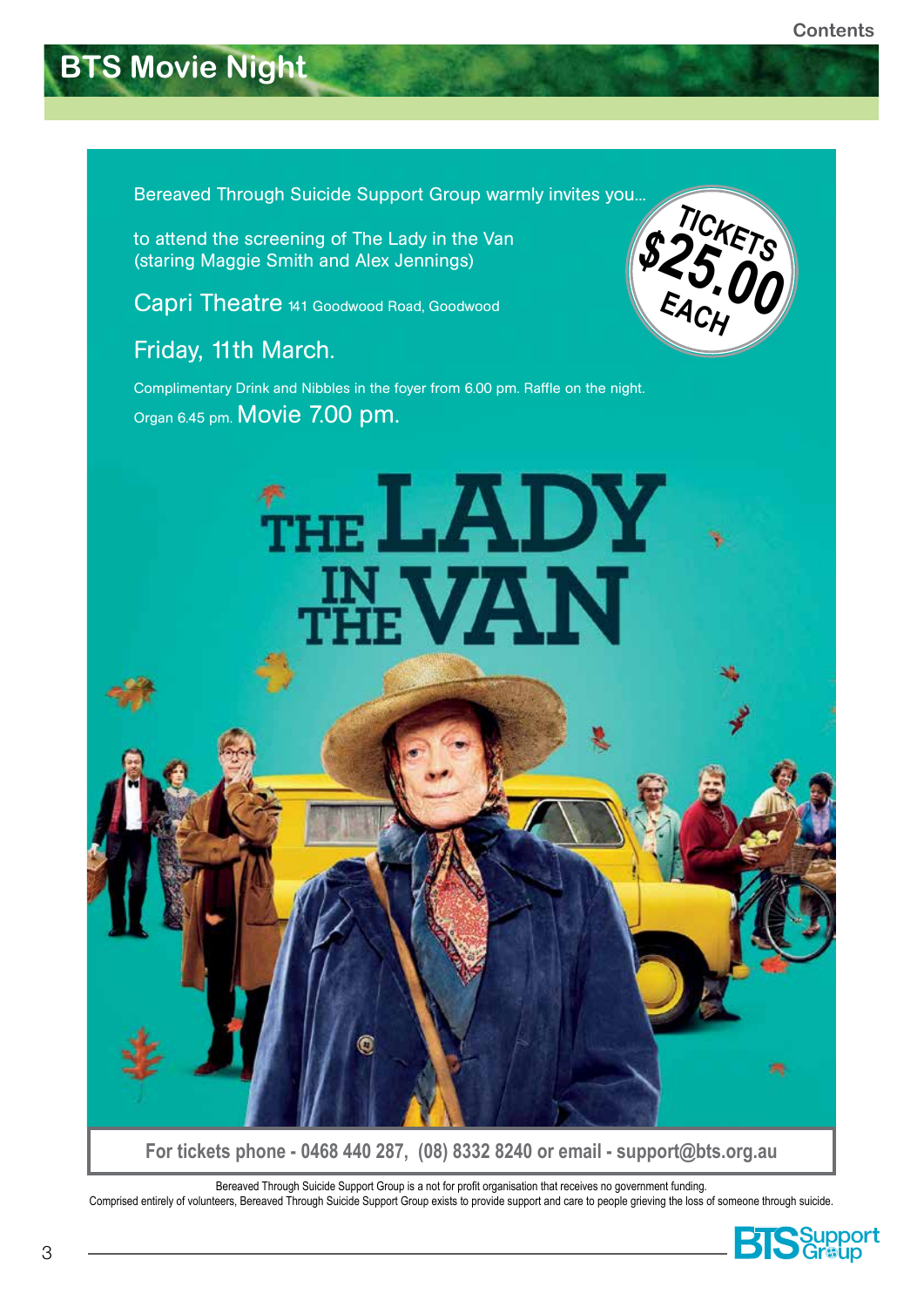## <span id="page-3-0"></span>**Articles/letters - The new Year**

### **Points to ponder throughout the coming New Year:**

What meaning is there to be found in my loss?

What lessons have you learned, or what can be learned from this experience?

What self-discoveries are you making?

What personal qualities have been strengthened as a result of this experience?

What strengths can you identify that were not apparent before?

What is becoming of the person you used to be? Who are you now?

What was important to you before this loss, compared to what is important now?

How has this experience impacted your values and spiritual beliefs?

Do you see the world any differently now?

**Grief and Forgiveness: How To Start A New Year**

I don't make New Year's resolutions any more. I see them as a recipe for failure. When my husband first died I bought a plaque that said, "Have An Adequate Day." It made me laugh - but I also felt it was something I could live up to. I don't like setting expectations for myself that I might not meet. A lot of life coaches would disagree with me on this. I find it works better to have a gratitude list and a forgiveness list.

The gratitude list contains the things I am grateful for that happened last year. It forces me to look at the good things that happen to me instead of just employing my excellent skill set for self pity. The forgiveness list contains things that I would like to accomplish but haven't yet. They are kind of upside down resolutions. I forgive myself for not achieving goals I might have with the hope that perhaps I will achieve them the next year. But if I don't - they just go back on the forgiveness list. There is no judgement list.

Living without my husband is hurtful in so many ways that I try not to hurt myself any more than I already am. That means accepting myself where I am. When I can't do that - I usually talk to someone who will tell me that they love me. I have a friend I met on a grief site that has the uncanny ability to e-mail me and tell me how special I am and how much she loves me just when the dark place has grabbed hold of me and I am thinking that nobody loves me and I am worthless. Her e-mail shatters the dark place and lets the light back in.

I am grateful for family and friends. I am grateful for all of you who are with me on this strange and unwanted journey. I am grateful I seem to be gifted in some way to bring comfort to those who are suffering.

I am grateful for many more things. Good plays, good TV shows. A good joke, a bad pun. A good political discussion. I try to look outward every day to see what is outside me that I am grateful for instead of inward at my grief and my pain. Those questions. What else? Who else? I must keep asking it so my gratitude list grows every longer.

On my forgiveness list? Still haven't written the book - still haven't given myself a healthy fit body. All those moments staring at nothing. All the frozen moments, the unappreciated wishing I was with my husband moments. I would like to be healthier - I would feel better and have more energy. I would like to write a book - maybe. Would I like to have a new relationship? - that one is still firmly in the I don't know place.

I don't know what the new year will bring. I know it won't bring my husband back to me. I will have to keep finding ways to live with that. I hope, though, that the balance will continue to shift so I continue to have more productive moments and more happy moments. I hope that the pain will continue to gentle down and I will feel less vulnerable, less irritated by life.

Each day brings me closer to my husband - but it is up to me not to wish those days away but to live them

Perhaps that is what I would like for all of us this new year - to not wish our days and nights away - but to live them fully. To hold on if we want - and let go if we want. To let love raise us above the pain so that we see things ever in new ways. Not a new year - but a new day - one at a time. A day in which we delight in things past - but also in things present.

Jan Warner (Abridged)

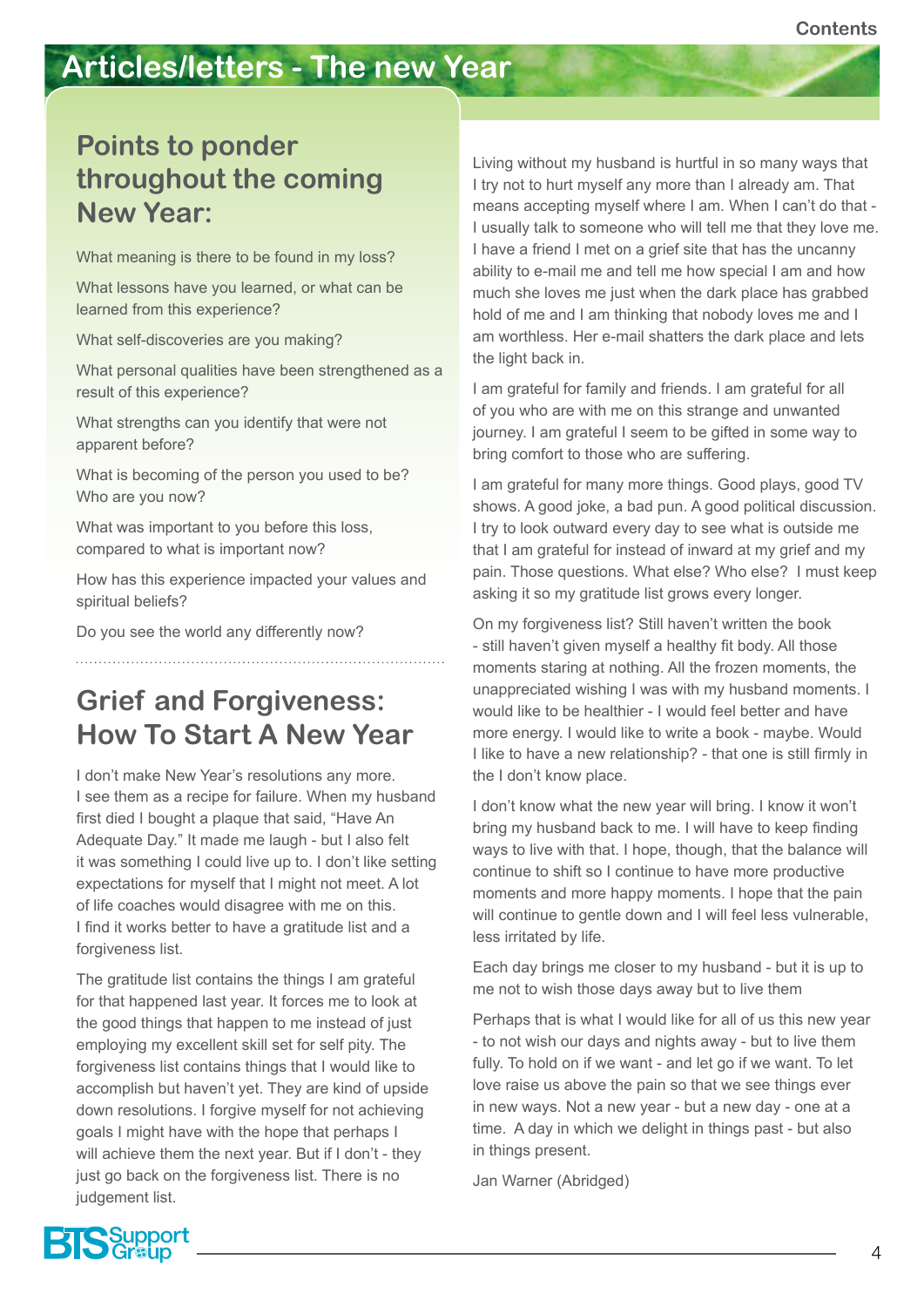### **Those who have been bereaved by suicide are often haunted by two questions:**

- **• Why did they do it?**
- **• Could I have done something to prevent it?**

The sad truth is that we can never really know the complete answer, as the only person who could tell us is the person who died. They might not even have really understood themselves.

These questions are a normal part of the journey as we try to make sense of what has happened. We might each have our own thoughts or insights however we rarely have all the pieces of the picture. Eventually you may find that you can settle on an answer that you can live with or that you can live with not knowing. Always know that help is available and there are people who can support you through this difficult journey.

"After a while, the pauses between you asking yourself the questions get a bit bigger. You might stop thinking about it for a minute, then an hour, then a day and so on. It is always there but it does get less"

#### **Why did they do it?**

When a person ends their own life, it is usually the result of many factors and circumstances and not the result of a single incident. Only the person who died understood all of the "why's" and how they fit together.

There may have been some clues about what may have led them to take their life for; example if they had a history of depression or mental ill health. There may have been previous suicide attempts. Or there might not have been any indication that anything was wrong – indeed to the outside world it appeared that everything was normal and they had everything to live for.

Some people leave a suicide note though this is not as common as people think. Even if a note is left, it may not provide answers – it may be unclear what the words intended, there may be multiple interpretations or it may simply be impossible to comprehend and accept.

You may wonder if they actually meant to take their life. Were they simply making a cry for help that went too far? Were they actually aware of what they were doing, did they make a conscious choice?

"Over the years, I have changed my mind so many times about why I thought Sarah did what she did. Different answers have felt more comforting or helpful at different times. I know that I will never know the true answer – all I can do is work with what makes most sense to me in the moment"

Know that asking why is normal and that at first it may feel impossible that you will ever get beyond that question – but eventually you will find a way of thinking that you can accept or live with. Many people find that talking with others who share something of your experience helps them to reach this place.

#### **Could I have done something to prevent it?**

Guilt and self reproach are very common reactions when someone takes their own life – we all wonder if we could have somehow prevented it. It is one of the most difficult struggles for those bereaved by suicide – especially at first.

You may wonder if you missed the signs, that perhaps you were not attentive enough to what was happening. They may have hidden things from you. You may find yourself worrying why they didn't feel that they could come to you.

If there were indications, you may feel guilty that you didn't do more. A common experience is that they may have appeared to be getting better, for example they had a positive lift in mood and energy, in the period before they died. This is thought to be because the person experiences calm once they have made their decision to end their life.

Blaming yourself is a common reaction but potentially damaging to your health in the long term. The difficult truth is that we cannot be responsible for what happened, no matter how close we are or how much we love people. It is important that you get support and have people that you can talk to.

"I have learned to live with a contradiction – logically, practically I know now and I accept that I couldn't have prevented it. But I still feel guilty. Emotionally, I still feel that I should have been able to do something, that I let her down."

(SOBS UK)

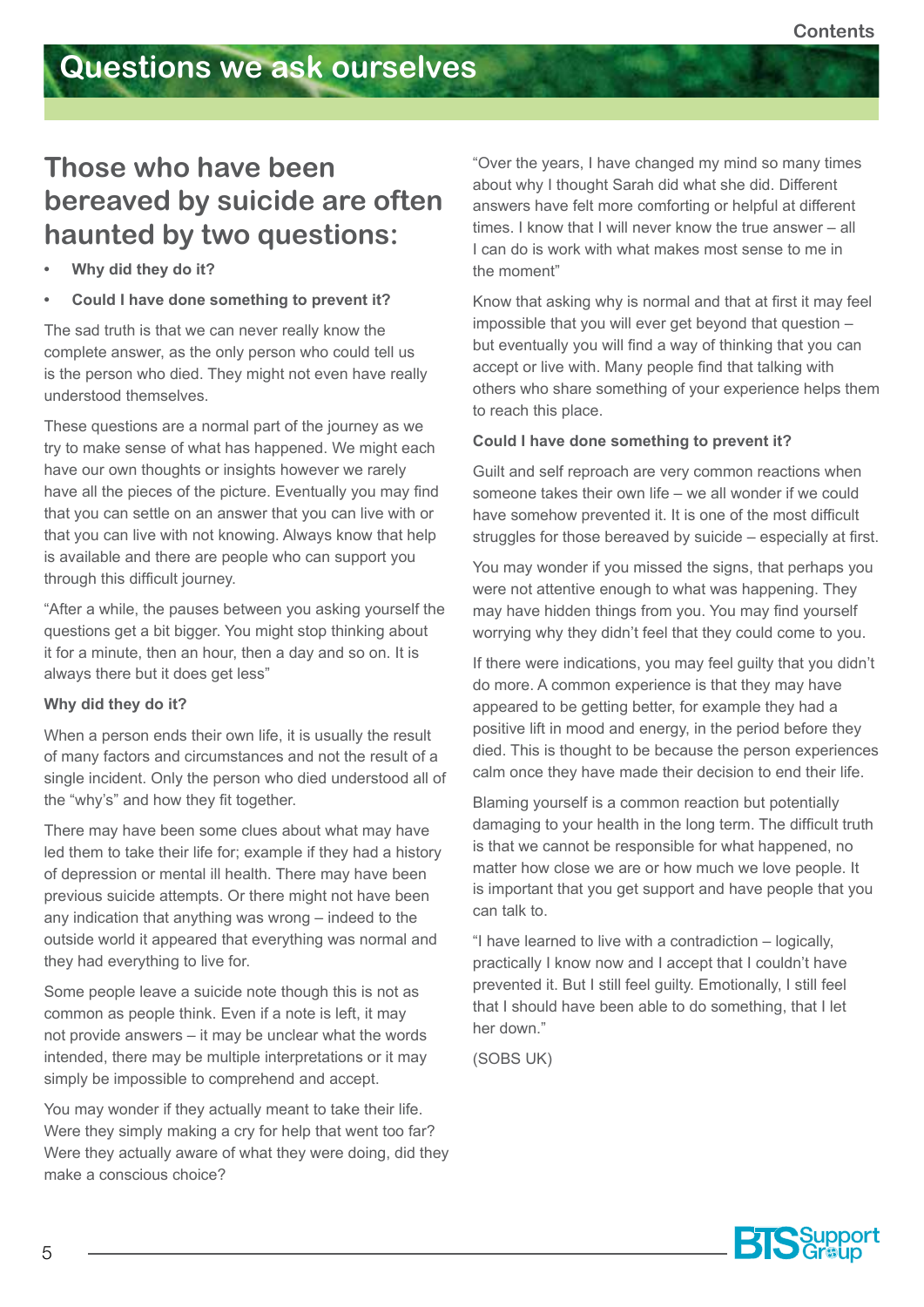## **Article on Hope**

### **Postvention is ultimately about hope and about re-establishing hope in a person, a community or workplace that has been devastated by a suicide**

Postvention is ultimately about hope, about reestablishing hope in a person and a community or workplace that has been devastated by a suicide

Hope In this confusing and often lonely journey we call suicide grief, there is one aspect that sustains us and guides us, although much of the time it feels hidden from us. Hope. It is hope that keeps us forging forward. Hope helps us to know deep down somewhere inside of us we will one day feel good again. What we each define as hope will vary among us, but the most important part is that we all know it is there. Hope is what life ultimately is about.

For some of us, there is hope that we will see our loved one again in another life, for others it's feeling the presence of our loved one in some way in our life. And yet for others it's the sense that we will find purpose in our lives again.

To have hope in our lives, we also have smaller symbols of hope that sustain us in times of sadness and difficulty. This symbol can be as basic as the sun rising in the morning. There is hope in seeing the sun come up, in seeing a new day with a clean slate. While some people might find dread in a new day, the ultimate comfort is knowing that we have a chance to have another opportunity at a new day.

Other symbols of hope in our lives can be children, pets, material objects– whatever is important to us in our lives that we grasp when we are in pain and need something to give us relief. For some people, reaching out to others through suicide prevention advocacy, helping people grieve a suicide loss, or in another helpful manner is a way to find hope again.

From What are the emotions of suicide grief? By Michelle Linn-Gust, Ph.D.